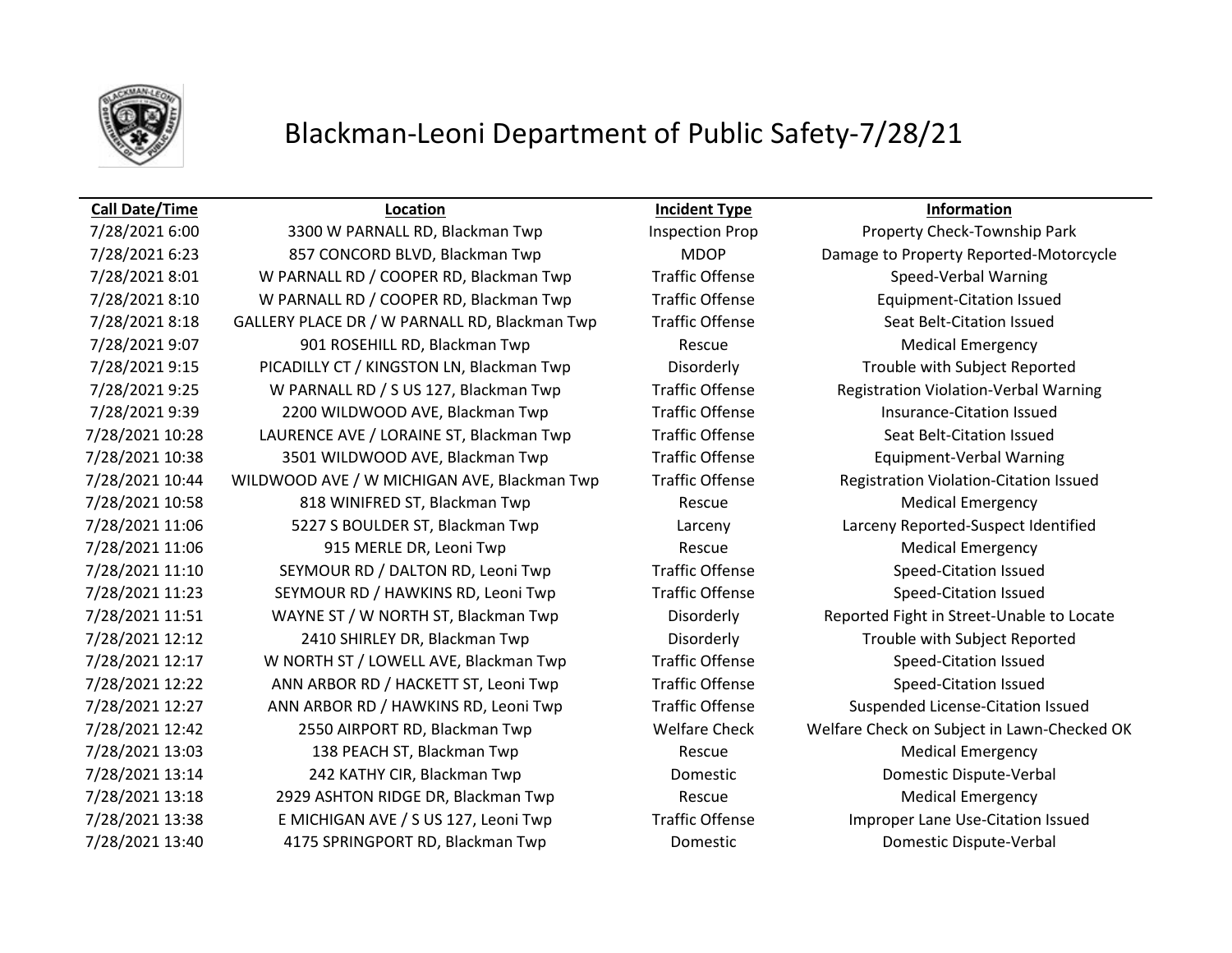

# Blackman-Leoni Department of Public Safety-7/28/21

### **Call Date/Time Location Incident Type Information**

7/28/2021 13:58 BOARDMAN RD / ANDREW AVE, Blackman Twp Traffic Offense Seat Belt-Citation Issued 7/28/2021 14:06 830 ROYAL DR, Blackman Twp MDOP Damage to Property Reported-America's Best 7/28/2021 14:09 BOARDMAN RD / N WISNER ST, Blackman Twp Traffic Offense Equipment-Citation Issued 7/28/2021 14:15 N WEST AVE / ANDREW AVE, Blackman Twp Traffic Offense Equipment-Citation Issued 7/28/2021 14:22 2944 PHEASANT RUN DR d, Blackman Twp Welfare Check Welfare Check on Subjects-Checked OK 7/28/2021 15:02 CLINTON RD / VAN HORN RD, Blackman Twp Traffic Offense Speed-Citation Issued 7/28/2021 15:04 2800 WILDWOOD AVE, Blackman Twp Suspicious Situation Suspicious Situation Reported 7/28/2021 15:21 AIRPORT RD / ARGYLE ST, Blackman Twp Traffic Offense Seat Belt-Citation Issued 7/28/2021 15:36 6011 ANN ARBOR RD, Leoni Twp Rescue Rescue Medical Emergency 7/28/2021 15:50 ROBINSON RD / W MICHIGAN AVE, Blackman Twp Accident PDA Two Vehicle Accident-No Injuries 7/28/2021 16:04 6027 ANN ARBOR RD, Leoni Twp Welfare Check Welfare Check on Subject-Checked OK 7/28/2021 16:33 4175 SPRINGPORT RD, Blackman Twp Missing Person Missing Person Reported-Subject Located 7/28/2021 16:38 3405 MAYAPPLE LN 12, Blackman Twp Rescue Rescue Medical Emergency 7/28/2021 16:43 1535 BOARDMAN RD, Blackman Twp Accident PPDA Private Property Accident 7/28/2021 16:50 4045 BRIGGS CT, Blackman Twp Civil Dispute Civil Dispute Over Work Performed 7/28/2021 17:05 4070 GARLAND DR, Blackman Twp Domestic Domestic Assault Arrest-Lodged at Jail 7/28/2021 17:27 1725 N WEST AVE, Blackman Twp Domestic Domestic Dispute-Verbal 7/28/2021 17:29 4276 WELLINGTON, Blackman Twp Disorderly Trouble with Subject Reported 7/28/2021 17:32 1113 BOARDMAN RD, Blackman Twp Accident PDA Two Vehicle Accident-No Injuries 7/28/2021 17:36 4013 BRIGGS CT, Blackman Twp Disorderly Trouble with Neighbor Reported 7/28/2021 17:40 E I 94 / COOPER RD, Blackman Twp Welfare Check Welfare Check on Subject-Unable to Locate 7/28/2021 17:41 830 ROYAL DR, Blackman Twp Welfare Check Welfare Check on Subject-Checked OK 7/28/2021 17:52 1009 BRENTWOOD RD, Blackman Twp Traffic Hazard Hazard-Low Hanging Wires 7/28/2021 18:08 3797 W MICHIGAN AVE, Blackman Twp Disorderly Trouble with Subject-Kelly's Express Mart 7/28/2021 18:25 539 S DETTMAN RD, Leoni Twp Rescue Rescue Medical Emergency 7/28/2021 18:30 241 OAK GROVE AVE, Blackman Twp Welfare Check Welfare Check on Subject-Checked OK 7/28/2021 19:18 SPRING ARBOR RD / W MORRELL ST, Summit Twp Assist Assist Assist to Jackson County Sheriff's Office

7/28/2021 13:48 1725 N WEST AVE, Blackman Twp Traffic Offense Equipment-Citation Issued